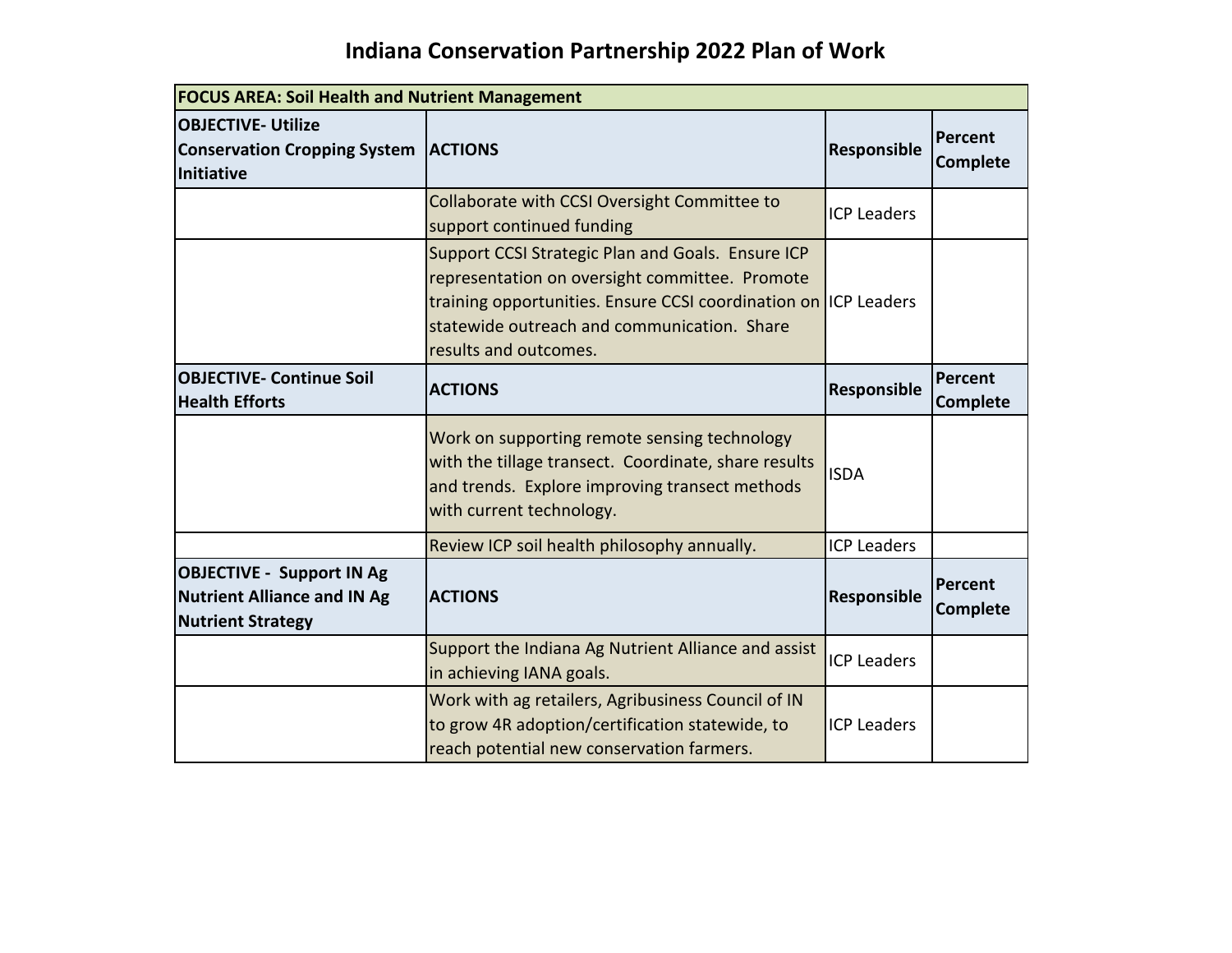|                                                                                     | Hold a bi-annual research forum to share latest<br>findings in soil health and other water quality<br>topics.                                             | PU Ext             |                            |
|-------------------------------------------------------------------------------------|-----------------------------------------------------------------------------------------------------------------------------------------------------------|--------------------|----------------------------|
|                                                                                     | Stay engaged on corporate sustainability initiatives<br>and look for opportunities to partner.                                                            | <b>ICP Leaders</b> |                            |
|                                                                                     | Work with IANA to conduct Indiana Science<br>Assessment: Inventory of existing research on<br>nutrients and water quality, and identification of<br>gaps. | <b>ICP Leaders</b> |                            |
| <b>Objective: Support Urban Soil</b><br><b>Health Programs Across the</b><br>State. | <b>ACTIONS</b>                                                                                                                                            | Responsible        | Percent<br><b>Complete</b> |
|                                                                                     | Promote Urban Soil Health Initiatives across the<br>partnership                                                                                           | <b>ICP Leaders</b> |                            |
|                                                                                     | Coordination of ICP Urban work                                                                                                                            | <b>ICP Leaders</b> |                            |
|                                                                                     | Develop new partnerships with organizations                                                                                                               | <b>ICP Leaders</b> |                            |
|                                                                                     | Encourage active participation of local partners<br>with soil health efforts.                                                                             | <b>ICP Leaders</b> |                            |
| <b>FOCUS AREA: Special Projects and Initiatives</b>                                 |                                                                                                                                                           |                    |                            |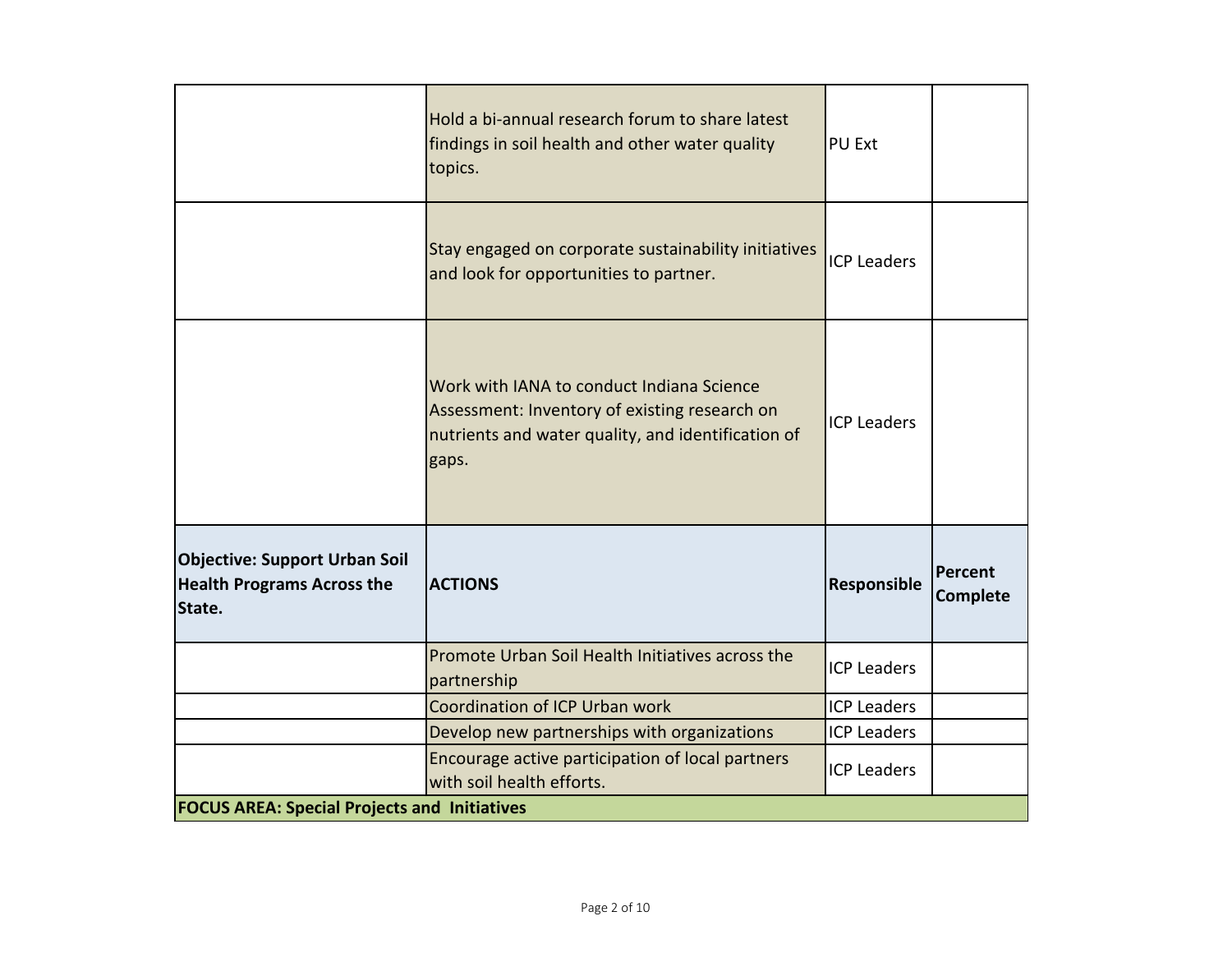| <b>OBJECTIVE: Target dollars and</b><br>resources to address critical<br>resource needs. | <b>ACTIONS</b>                                                                                                        | Responsible                              | Percent<br><b>Complete</b> |
|------------------------------------------------------------------------------------------|-----------------------------------------------------------------------------------------------------------------------|------------------------------------------|----------------------------|
|                                                                                          | Apply for Hypoxia Task Force Infrastructure Dollars                                                                   | <b>ISDA</b>                              |                            |
|                                                                                          | Apply for new funding and/or leverage funding,<br>coordinate efforts on submitting proposals for<br>initiatives       | <b>ICP Leaders</b>                       |                            |
|                                                                                          | Support landscape initiatives and partnership<br>projects by providing staff and other resources.<br>Promote results. | <b>ICP Leaders</b>                       |                            |
|                                                                                          | Support implementation of partner-led special<br>projects                                                             | <b>ICP Leaders</b>                       |                            |
|                                                                                          | <b>Implement State Nutrient Reduction Strategy:</b><br>share data for nutrient and sediment reductions.               | IDEM, ISDA                               |                            |
|                                                                                          | Implement the GLWQA Domestic Action Plan for<br>the WLEB.                                                             | <b>ICP Leaders</b>                       |                            |
|                                                                                          | Promote CREP: hold training, develop<br>communication plan, explore additional funding<br>opportunities               | ISDA, FSA,<br><b>SWCDs</b>               |                            |
|                                                                                          | Support and promote SAFE.                                                                                             | FSA, NRCS,<br>DNR, ISDA                  |                            |
|                                                                                          | Support and promote CRP Grasslands                                                                                    | FSA, NRCS,<br>DNR, ISDA                  |                            |
|                                                                                          | Target source water and drinking water areas,<br>aligning with the 2018 Farm Bill objectives.                         | NRCS, IDEM,<br>DNR, ISDA,<br><b>SSCB</b> |                            |
|                                                                                          | Integrate pollinator issues into existing programs<br>and initiatives.                                                | <b>ICP Leaders</b>                       |                            |
|                                                                                          | <b>Support National Conservation Planning</b><br>Partnership Campaign.                                                | <b>ICP Leaders</b>                       |                            |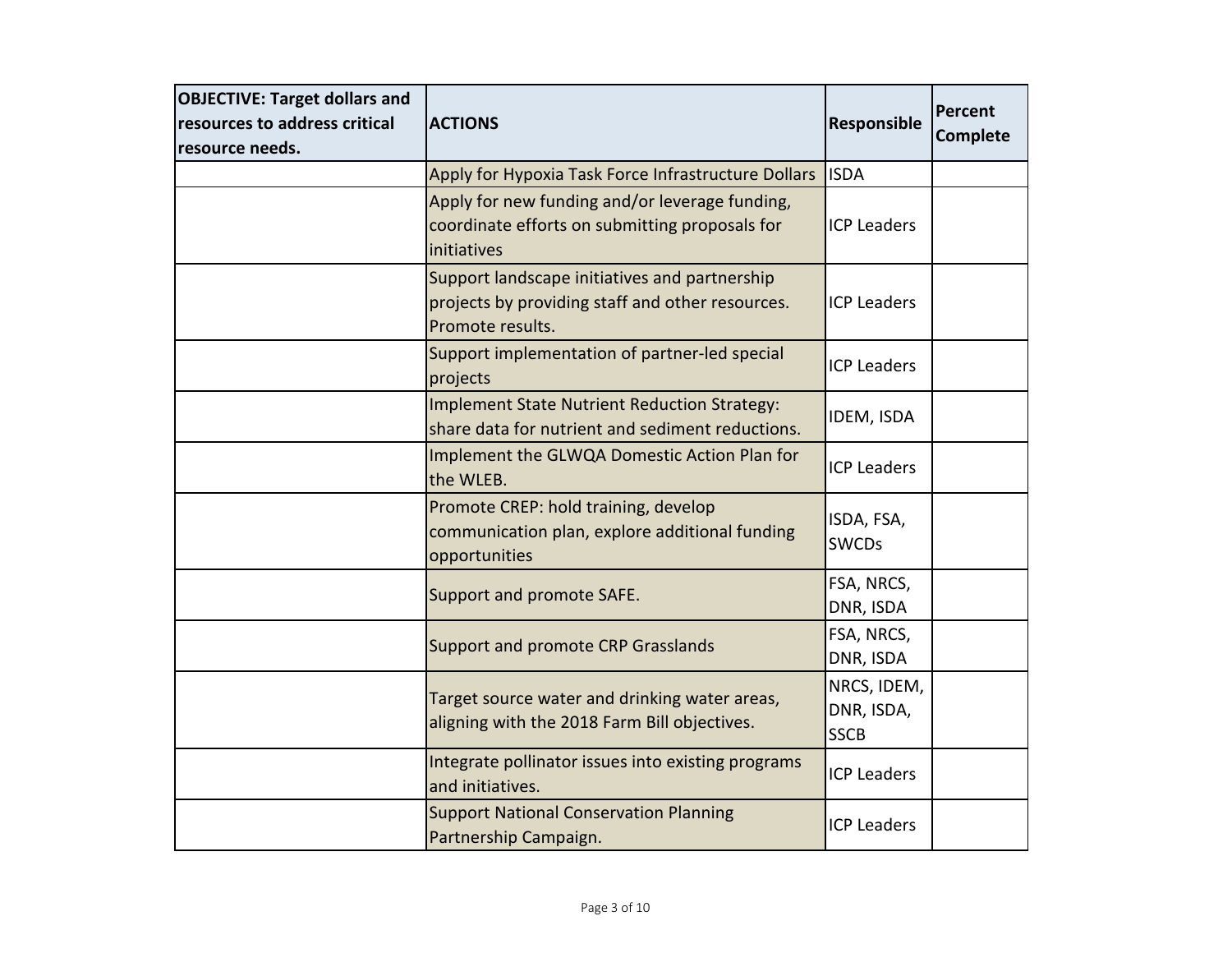|                                                                                               | Integrate priorities to control Invasive Species into<br>existing programs and initiatives. Continue to seek<br>funding.                               | <b>ICP Leaders</b>         |                                   |
|-----------------------------------------------------------------------------------------------|--------------------------------------------------------------------------------------------------------------------------------------------------------|----------------------------|-----------------------------------|
| <b>OBJECTIVE - Communicate and</b><br>participate in ecosystem<br>service market developments | <b>ACTIONS</b>                                                                                                                                         | Responsible                | Percent<br><b>Complete</b>        |
|                                                                                               | Share information on developing carbon markets<br>and incentives                                                                                       |                            |                                   |
|                                                                                               | <b>Promote Cover Crop Rebates</b>                                                                                                                      |                            |                                   |
|                                                                                               | Promote CRP climate smart practices                                                                                                                    |                            |                                   |
|                                                                                               | Promote and share information on Ecosystem<br><b>Services</b>                                                                                          |                            |                                   |
| <b>FOCUS AREA: Monitoring, Reporting Outcomes</b>                                             |                                                                                                                                                        |                            |                                   |
| <b>OBJECTIVE - Monitoring</b>                                                                 | <b>ACTIONS</b>                                                                                                                                         | Responsible                | <b>Percent</b><br><b>Complete</b> |
|                                                                                               | Analyze IDEM fixed station data annually. Support<br>additional monitoring to look at trends at state<br>pour points (auto samplers and stream gages). | <b>IDEM</b>                |                                   |
|                                                                                               | Deploy auto samplers and super gages at critical<br>areas.                                                                                             | <b>IDEM</b>                |                                   |
|                                                                                               | Target future water quality monitoring in areas of<br>heavy conservation implementation to inform<br>progress on State Nutrient Reduction Strategy.    | IDEM, NRCS,<br><b>ISDA</b> |                                   |
|                                                                                               | Support School Branch Watershed Project.                                                                                                               | <b>IDEM, NRCS</b>          |                                   |
|                                                                                               | <b>Conduct Conservation Survy (Tillage and Cover</b><br>Crop Transects) annually.                                                                      | <b>ICP Leaders</b>         |                                   |
|                                                                                               | Support existing edge of field monitoring projects<br>and explore opportunities for additional sites.                                                  | <b>ICP Leaders</b>         |                                   |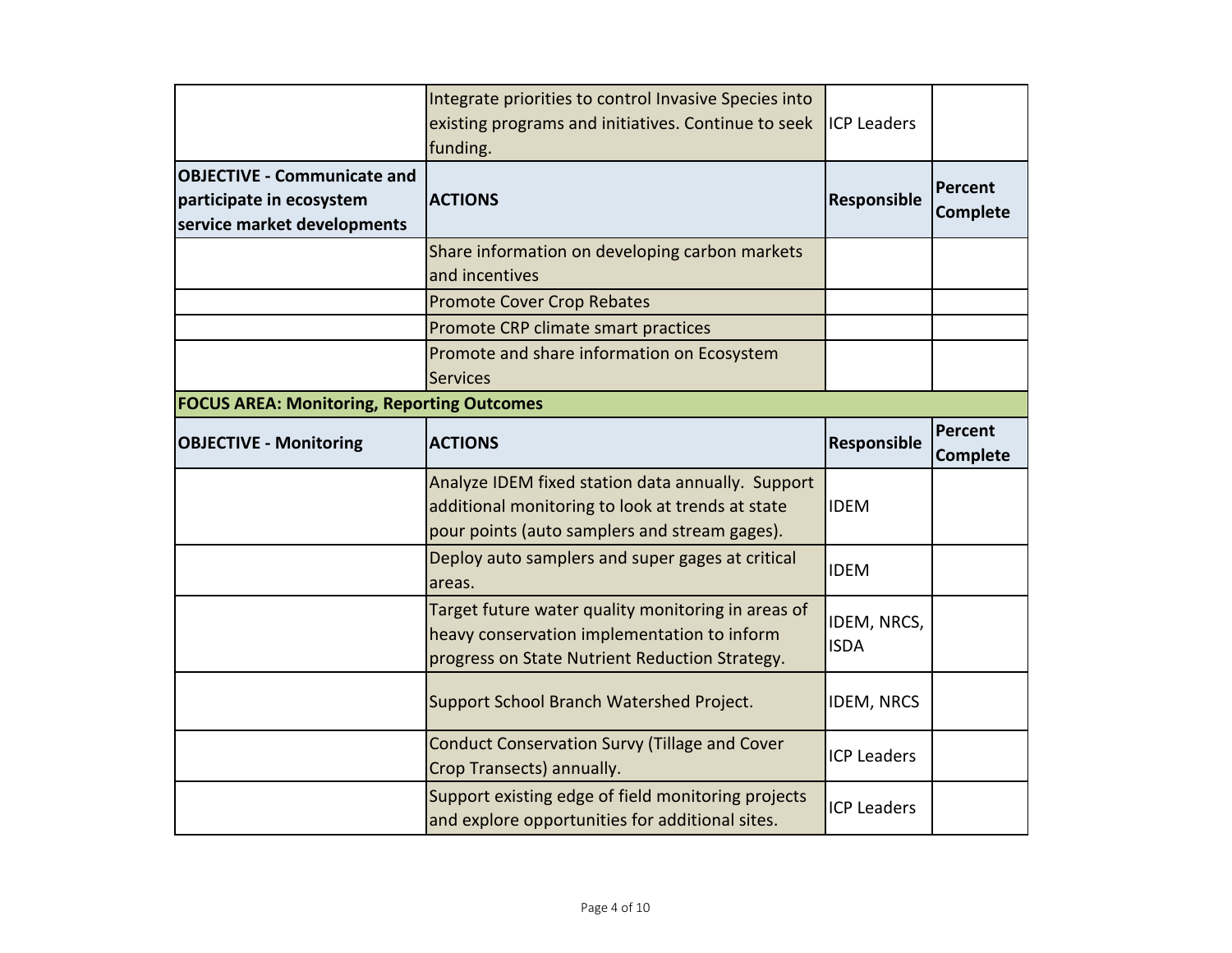| <b>OBJECTIVE - Reporting</b>                 | <b>ACTIONS</b>                                                                                                                                             | Responsible                  | <b>Percent</b>             |
|----------------------------------------------|------------------------------------------------------------------------------------------------------------------------------------------------------------|------------------------------|----------------------------|
| <b>Outcomes</b>                              |                                                                                                                                                            |                              | <b>Complete</b>            |
|                                              | Capture and report on special initiative outcomes                                                                                                          | <b>ICP Comm</b>              |                            |
|                                              | Maintain and update watershed storymaps on ISDA<br>website.                                                                                                | <b>ISDA</b>                  |                            |
|                                              | Explore measuring conservation benefits to<br>pollinators.                                                                                                 | ISDA, NRCS,<br><b>PU Ext</b> |                            |
|                                              | Tie ICP efforts to TMDL implementation, share ICP<br>data to show success.                                                                                 | IDEM, ISDA                   |                            |
|                                              | Identify practice and reduction trends by<br>watershed, further align conservation data with<br>past, current and future water quality monitoring<br>data. | IDEM, ISDA                   |                            |
|                                              | Report and promote ICP accomplishments<br>annually, including Region 5 modeled reductions<br>and transect results.                                         | ISDA, ICP<br>Comm            |                            |
|                                              | <b>WLEB Science and Solutions Workshop: Continue</b><br>to refine common language and messages coming<br>from conservation and research communities        | <b>ISDA</b>                  |                            |
|                                              | <u>  TTack progress on TANA goals with assisted</u>                                                                                                        |                              |                            |
|                                              | Look at how to track conservation benefits from<br>invasive species control and removal practices                                                          | <b>ISDA</b>                  |                            |
| <b>FOCUS AREA: Outreach and Communcation</b> |                                                                                                                                                            |                              |                            |
| <b>OBJECTIVE - Internal</b>                  | <b>ACTIONS</b>                                                                                                                                             | Responsible                  | Percent<br><b>Complete</b> |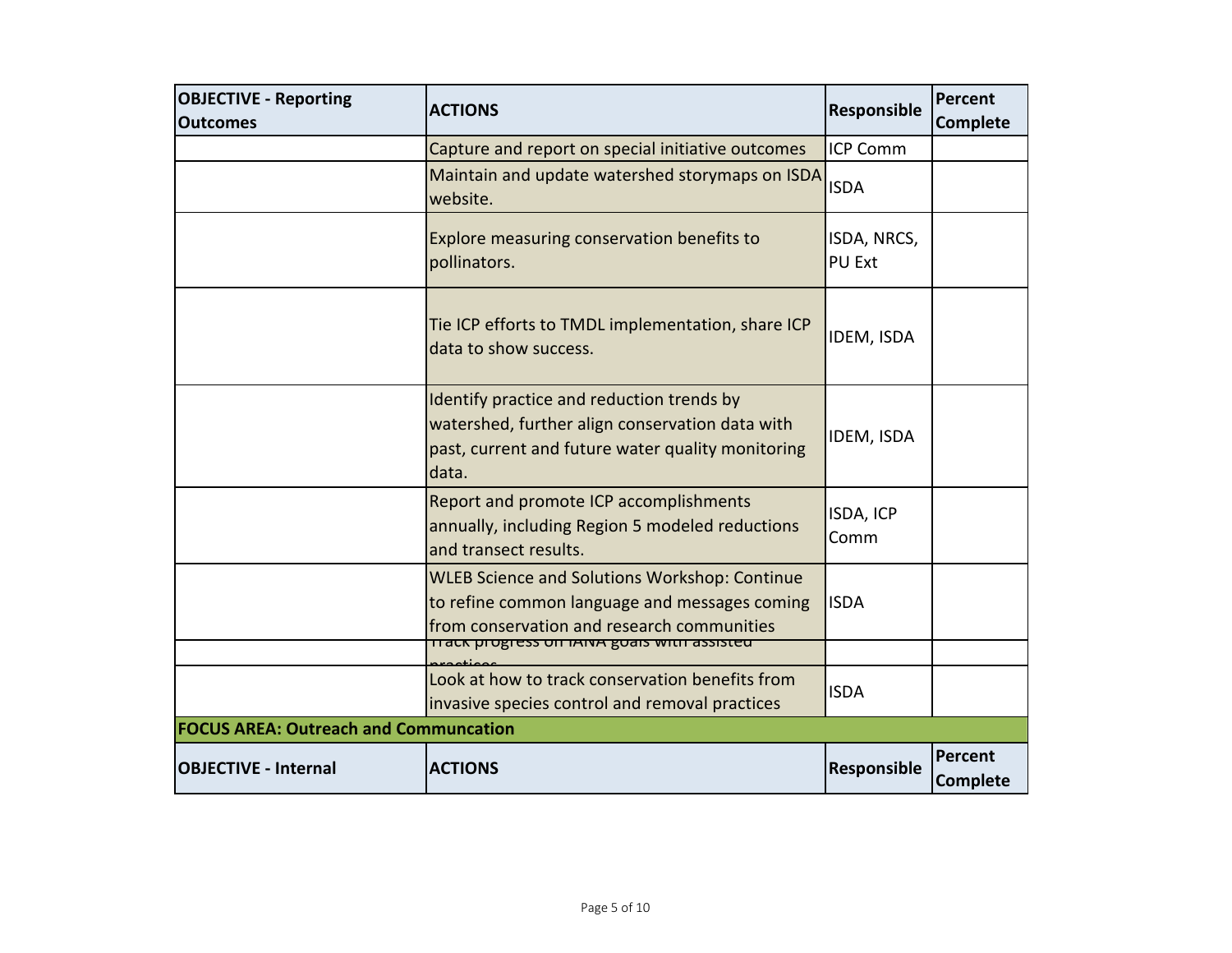|                             | Reconvene the ICP Communication Subcommittee<br>to assist with ICP news releases, partner with IFOF,<br>maintain ICP website, share success stories, etc.                 | NRCS,<br><b>IASWCD</b> |                                   |
|-----------------------------|---------------------------------------------------------------------------------------------------------------------------------------------------------------------------|------------------------|-----------------------------------|
|                             |                                                                                                                                                                           | IDEM, ISDA,            |                                   |
|                             | Build collaborative projects with water utilities                                                                                                                         | <b>FSA</b>             |                                   |
|                             | Actively recruit ICP volunteers to staff Pathway to<br>Water Quality and assist with work days.                                                                           | <b>ICP Comm</b>        |                                   |
|                             | Support and promote Pathway to Water Quality.<br>Ensure representation from ICP organizations<br>serving on Steering Committee. Support<br>employees working the exhibit. | <b>ICP Leaders</b>     |                                   |
| <b>OBJECTIVE - External</b> | <b>ACTIONS</b>                                                                                                                                                            | Responsible            | <b>Percent</b><br><b>Complete</b> |
|                             | Create a one page summary of the ICP Annual<br>Accomplishments report with info graphics                                                                                  | <b>IASWCD</b>          |                                   |
|                             | Promote state level field days and meetings with<br>significant impact.                                                                                                   | <b>ICP Leaders</b>     |                                   |
|                             | Promote success of conservation efforts through<br>success stories.                                                                                                       | <b>ICP Comm</b>        |                                   |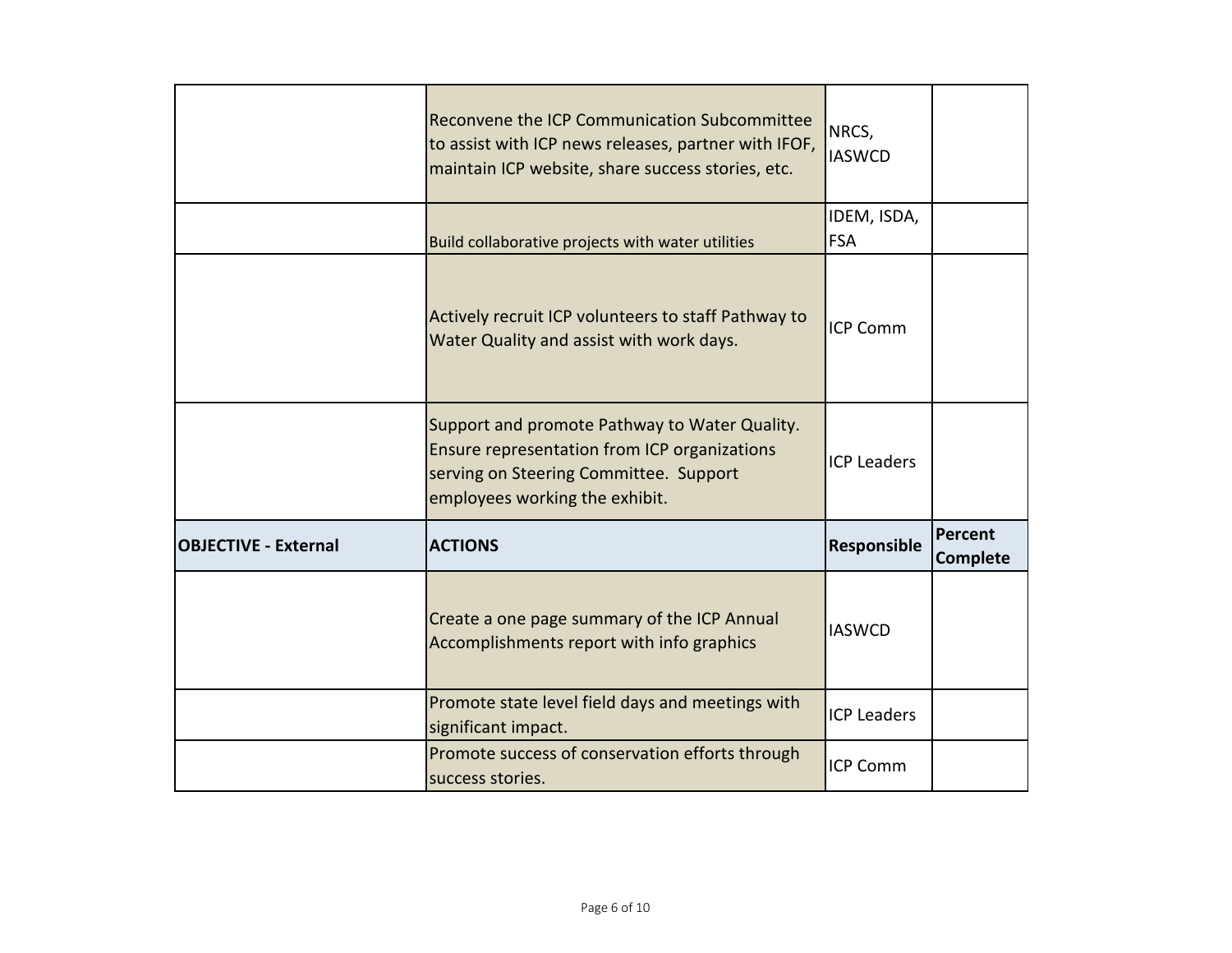|                             | Monitor proposed legislation and take action if<br>needed. Educate legislators.                                                | IASWCD and<br>other ICP<br>Partners |                     |
|-----------------------------|--------------------------------------------------------------------------------------------------------------------------------|-------------------------------------|---------------------|
|                             | Track and share information on national soil health INRCS Public<br>efforts                                                    | <b>Affairs</b>                      |                     |
|                             | Promote transect results, Region 5 model results<br>and progress on IANA goals to internal and external ICP Comm<br>customers. |                                     |                     |
|                             | Recognize Conservation Leaders and Innovators, or  ICP<br><b>ICP Programs</b>                                                  |                                     |                     |
|                             | Promote and Assist with mentorship of youth leaders in<br>the area of natural resources and conservation.                      |                                     |                     |
|                             | <b>FOCUS AREA: Coordinating and Optimizing Conservation Delivery</b>                                                           |                                     |                     |
| <b>OBJECTIVE - Training</b> | <b>ACTIONS</b>                                                                                                                 | Responsible                         | Percent<br>Complete |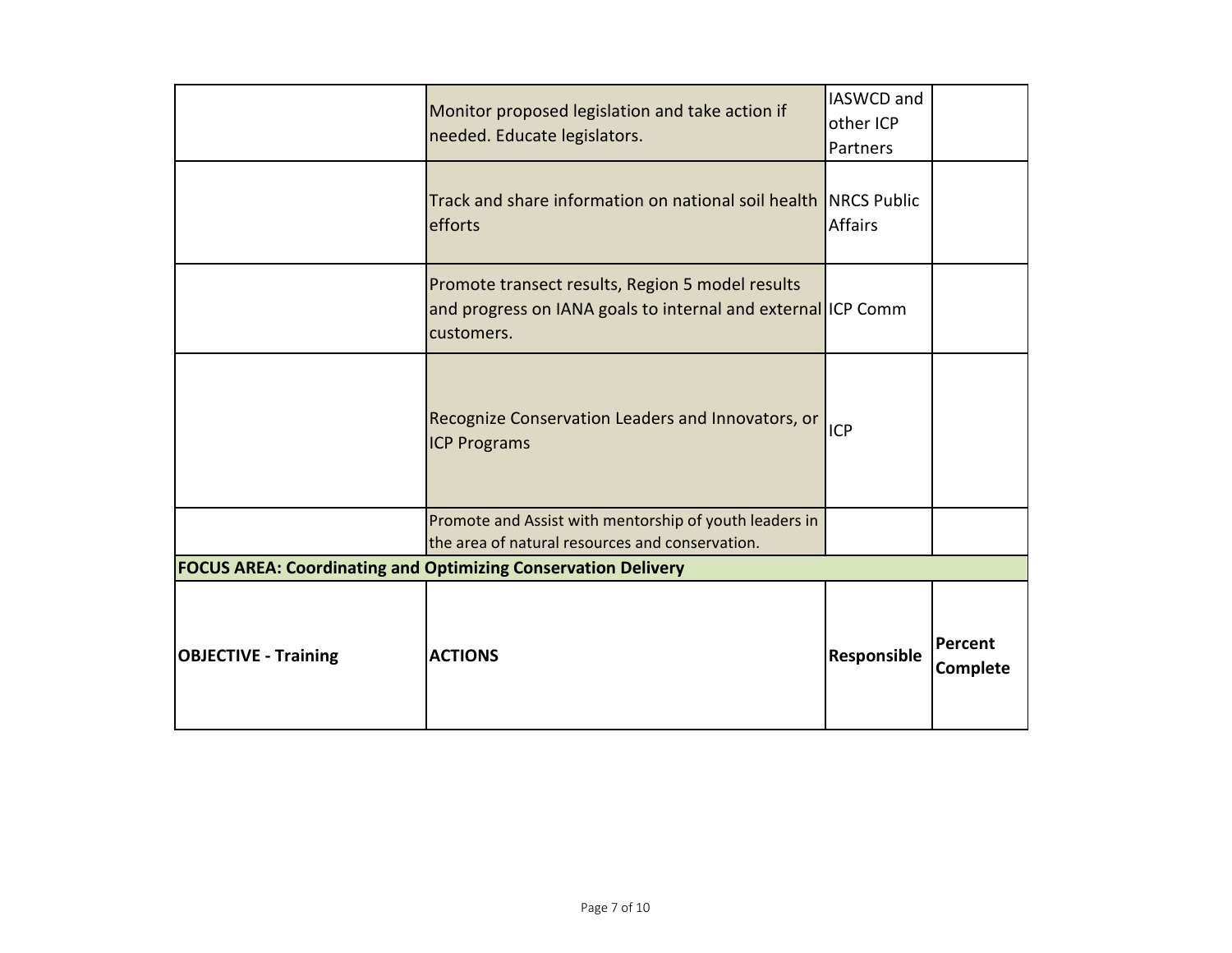|                             | <b>Support ICP Training Subcommittee</b>                                   | <b>ICP</b>                                 |                            |
|-----------------------------|----------------------------------------------------------------------------|--------------------------------------------|----------------------------|
|                             | Hold new ICP Employee Training(s)                                          | <b>ICP Leaders</b>                         |                            |
|                             | Hold an ICP Leaders Visioning Session                                      | <b>ISDA</b> lead for<br><b>ICP Leaders</b> |                            |
| <b>OBJECTIVE - Staffing</b> | <b>ACTIONS</b>                                                             | Responsible                                | Percent<br><b>Complete</b> |
|                             |                                                                            |                                            |                            |
|                             | Hold an all employee meeting for NRCS, SWCD and<br><b>ISDA field staff</b> | <b>ISDA</b> lead                           |                            |
|                             | Evaluate staff placement needs to optimize ICP<br>staffing                 | <b>ICP</b>                                 |                            |
| 319                         | Grant Program of Section 319 of the Clean Water<br>Act                     |                                            |                            |
| 4R                          | Right Source, Right Rate, Right Time, Right Place                          |                                            |                            |
| <b>CCSI</b>                 | <b>Conservation Cropping Systems Initiative</b>                            |                                            |                            |
| <b>CEAP</b>                 | <b>Conservation Effects Assessment Project</b>                             |                                            |                            |
| <b>CES</b>                  | <b>Purdue University Cooperative Extension Service</b>                     |                                            |                            |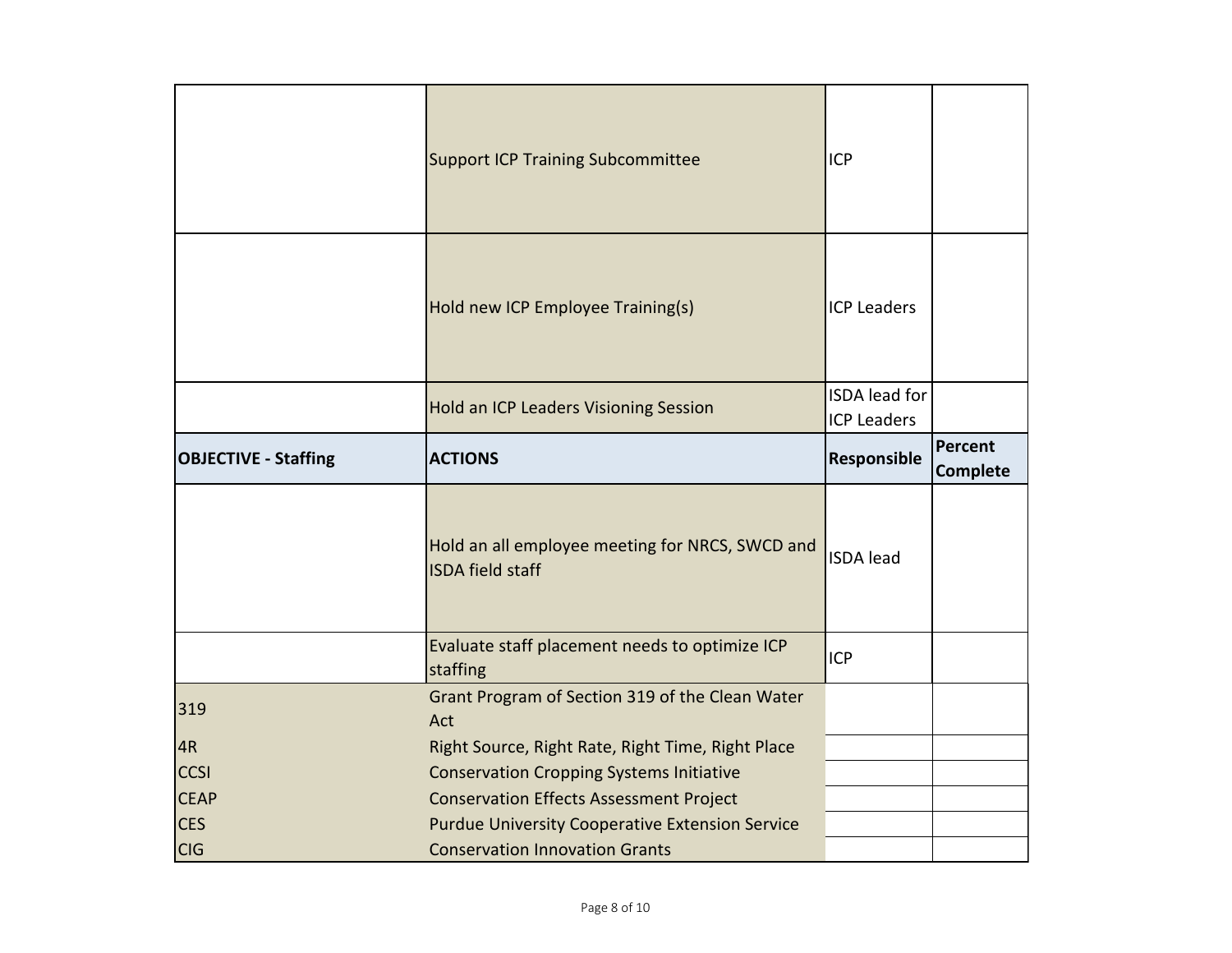|                  | Conservation on Rivers & Roadways Intended to                |  |
|------------------|--------------------------------------------------------------|--|
| <b>CORRIDORS</b> | Develop Opportunities for Resources & Species                |  |
| <b>CTIC</b>      | <b>Conservation Technology Information Center</b>            |  |
| <b>CWI</b>       | Clean Water Indiana                                          |  |
| <b>DAP</b>       | <b>Domestic Action Plan</b>                                  |  |
| <b>DNR</b>       | <b>Indiana Department of Natural Resources</b>               |  |
| <b>EPRI</b>      | <b>Electric Power Institute</b>                              |  |
| <b>FSA</b>       | <b>Farm Services Agency</b>                                  |  |
| GLRI             | <b>Great Lakes Restoration Initiative</b>                    |  |
| <b>HRI</b>       | <b>Healthy Rivers Initiative</b>                             |  |
| <b>IANA</b>      | Indiana Ag Nutrient Alliance                                 |  |
| <b>IASWCD</b>    | Indiana Association of Soil and Water Conservation           |  |
|                  | <b>Districts</b>                                             |  |
| <b>ICP</b>       | <b>Indiana Conservation Partnership</b>                      |  |
| <b>IDEM</b>      | <b>Indiana Department of Environmental</b>                   |  |
|                  | Management                                                   |  |
| <b>ISDA</b>      | Indiana State Department of Agriculture                      |  |
| LARE             | Lake and River Enhancement Program                           |  |
| <b>LCC</b>       | Landscape Conservation Cooperative                           |  |
| <b>MRBI</b>      | Mississippi River Basin Health Watersheds Initiative         |  |
| <b>NACD</b>      | <b>National Association of Conservation Districts</b>        |  |
| <b>NFWF</b>      | National Fish and Wildlife Foundation                        |  |
| <b>NRCS</b>      | <b>Natural Resources Conservation Service</b>                |  |
| <b>OISC</b>      | Office of the State Chemist (Purdue)                         |  |
| <b>PU Ext</b>    | <b>Purdue University Cooperative Extension Service</b>       |  |
| R <sub>5</sub>   | Region 5 (EPA) Model for calculating nutrient<br>reductions. |  |
| <b>RCPP</b>      | Regional Conservation Partnership Program                    |  |
| <b>SAFE</b>      | <b>State Acres for Wildlife Enhancement</b>                  |  |
| <b>SWCD</b>      | Soil and Water Conservation District                         |  |